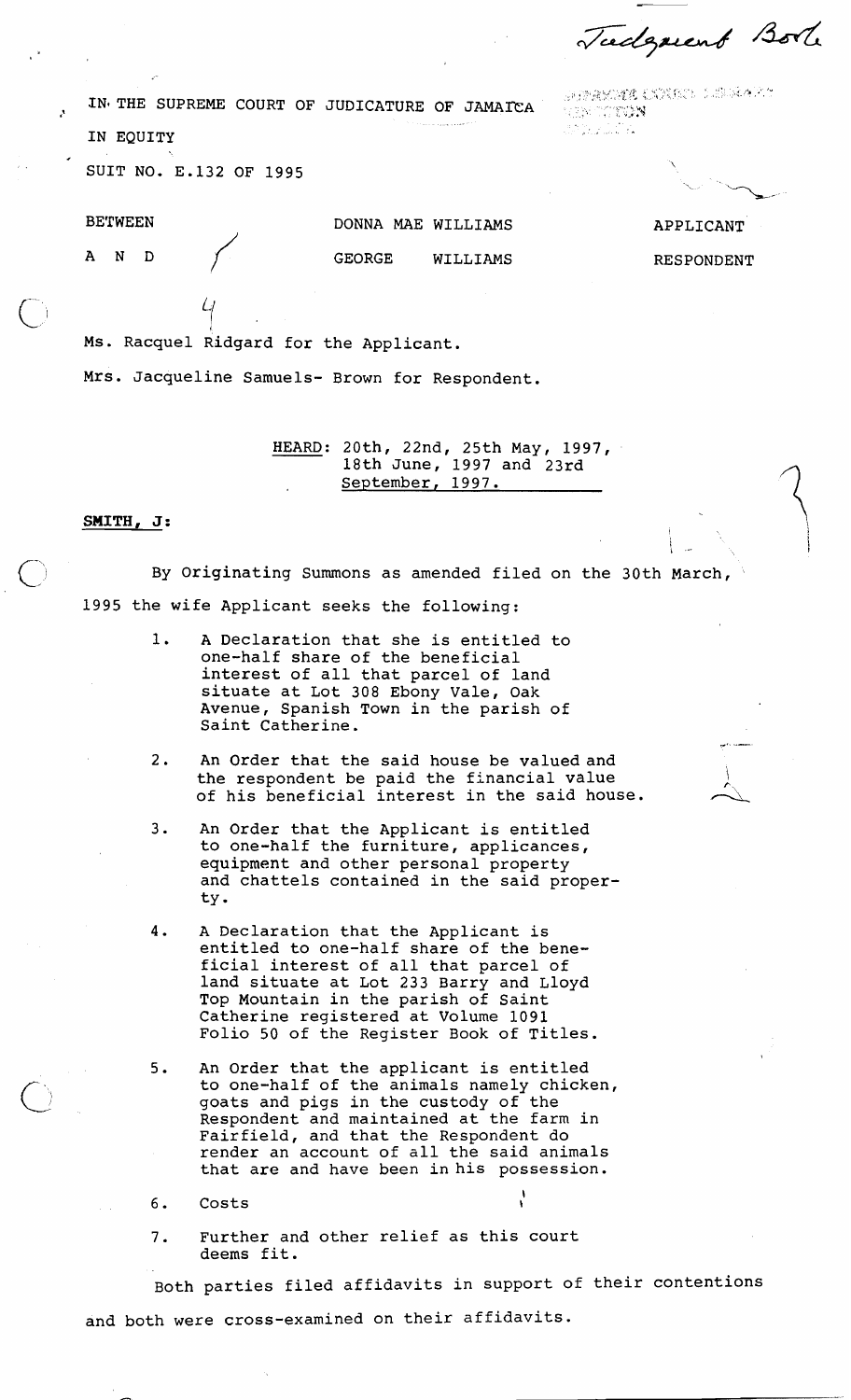There are in fact four affidavits before me three (3) filed on behalf of the Applicant (two sworn to by her and one by Miss Pansy Jonas) and one filed on behalf of and sworn to by Respondent.

Written submissions were submitted by both counsel for the assistance of the court.

The parties met and began an intimate relationship in 1981. They were married on the 20th December, 1986. This union produced two children born in 1982 and 1988. They finally separated in June 1993 when, after a quarrel the Respondent left the home.

The parties agreed that the properties referred to at paragraphs 3 and 4 of the Summons should be divided equally between them. Therefore the matters in dispute before me now are:

- 1. The parties'beneficial interests in Lot 308 Ebony Vale - paragraph 1 of Summons.
- 2. The interests of the parties in the livestock at the farm at Fairfield paragraph 5 of Summons.

Lot 308 Ebony Vale, St. Catherine is registered at Volume 1216 Folio 79 of the Register Book of Titles. It is registered in the Respondent's name alone. Thus the legal estate is in the respondent and prima facie this carries with it the whole beneficial interest.

In this situation, the relevant law as stated by Lord Diplock in **Gissing** v. **Gissing** 1970 **3** W.L.R. 255 at 267 is:

> "Any claim to a beneficial interest in land by a person, whether spouse or stranger, in whom the legal estate in the land is not vested must be based on the proposition that the person in that the person in whom the legal estate is vested holds it as trustee on trust to give effect to the beneficial interest of the claimant as cestui que trust."

There is no evidence of an express trust. Consequently the wife/applicant can only succeed in her claim to a beneficial interest in this property if she can establish on the balance of probabilities the existence of a resulting, implied or constructive trust - Gissing **v. Gissing.** 

To establish such a trust the applicant must show that there was a common intention that both should have beneficial interests and also that she acted to her detriment on the basis of that common

 $\overline{c}$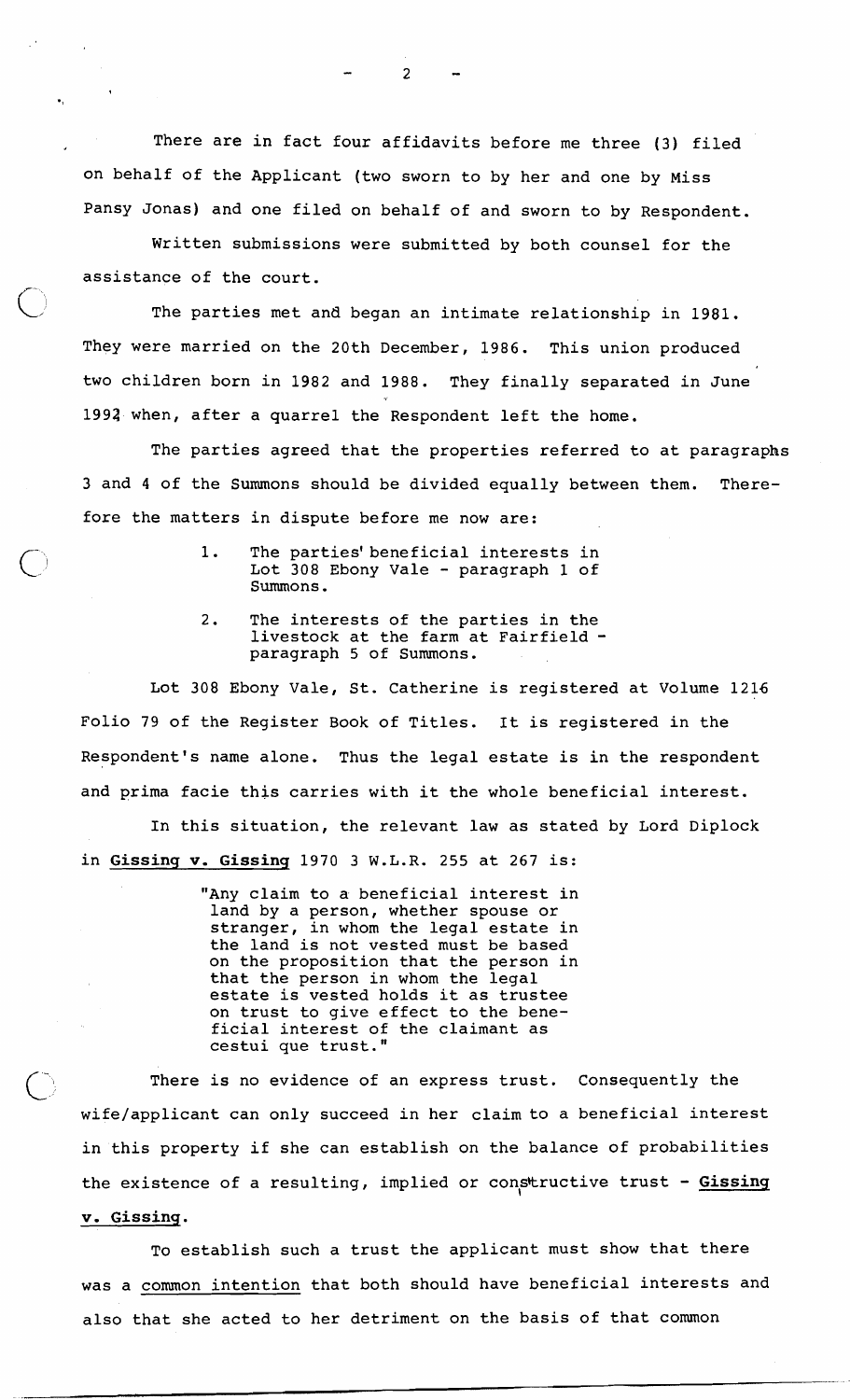intention and in the belief that by so acting she would acquire a beneficial interest.

The applicant's evidence is that when she met the respondent she was working with her mother at a Day Care Centre. Shortly after they met she stopped working with her mother. She claims that in 1981 they decided to rear livestock in order to supplement their income. . .

In 1987 the respondent applied for and obtained a house at Lot 308 Ebony Vale, Oak Avenue, through the National Housing Trust. This house became the matrimonial home.

Under cross-examination she said that she did not go to the N.H.T. for purpose of the loan. The mortgage is paid through salary deduction from the respondent's salary. She did not know what the monthly mortgage was.

It is the respondent's contention that there was no understanding between the parties that the applicant would acquire a beneficial interest. That the applicant made no contribution, directly or indirectly to the acquisition of the property at 308 Ebony Vale. That he could have afforded the mortgage payments without the earnings from the farm.

Under cross-examination he agreed that on his salary alone he would not have been able to secure a mortgage from the N.H.T. He also agreed that in August and September, 1990 "it could be that (he) took home \$156 and \$256 respectively after deductions."

Apart from statutory deductions the deductions include sums for credit union, insurance for members of family, N.H.T. mortgage, sports club, repayments for credit facilities.

Documents submitted to N.H.T. in support of application and referred to in the respondent's affidavit were received in evidence during his cross-examination.

In addressing the issue of common intention, Miss Ridgard for the applicant in her written submissions rellied on the following statement of Lord Diplock in **Gissing** v. **Gissinq** (1971) A.C. 886 at 906 B-C:

> "the relevant intention of each party is the intention which was reasonably understood by the other party to be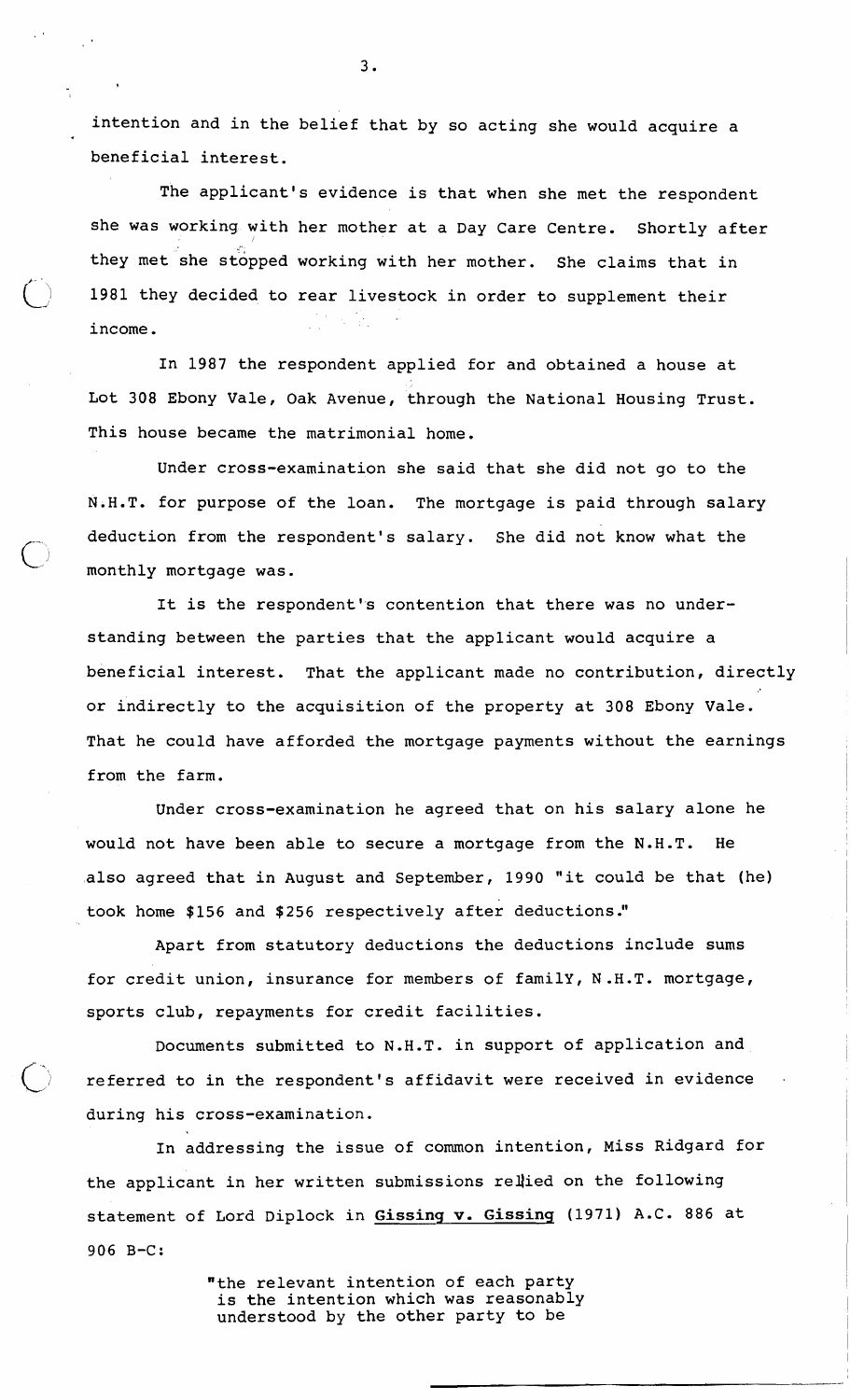manifested by that party's words or conduct notwithstanding that he did not consciously formulate that intention in his own mind or even acted with some different intention which he did not communicate to the other party."

Counsel for the applicant urged that certain aspects of the evidence, if accepted, not only support the applicant's contention that there was a common intention but also go to show that the applicant acted to her detriment. She relies on the applicant's evidence that:

- (i) she gave up her job
- (ii) she gave her labour and efforts to the farming venture and that her work on the farm was substantial.
- (iii) she did not earn a direct income as the respondent said she was too young to handle money.
	- (iv) the respondent discouraged her from embarking on hairdressing business by telling her that she would earn more in the farming business.
	- (v) she was also responsible for the care of the children and the upkeep of the home and in so doing made it easier for the respondent to concentrate on his job and also obviated the necessity of employing household help.

Counsel also places reliance on:

- (a) the respondent's admission that he would not have been able to obtain a mortgage on his salary alone;
- (b) the fact that the parties operated a joint savings account;
- c) the parties operated a joint taxi<br>business;
- (d) the fact that the parties are joint registered owners of Lot 233 Barry and Lloyd, Top Mountain;
- (e) the respondent's evidence that when the applicant became uncooperative and refused to help on the farm he was forced to make alternative arrangements for outside help to do what he could not attend to himself.

\ The applicant through her counsel sdbmitted that, "the value of the Plaintiff's contribution is therefore significant for two pruposes :

> **(1)** For vesting in her an interest in the farming enterprise.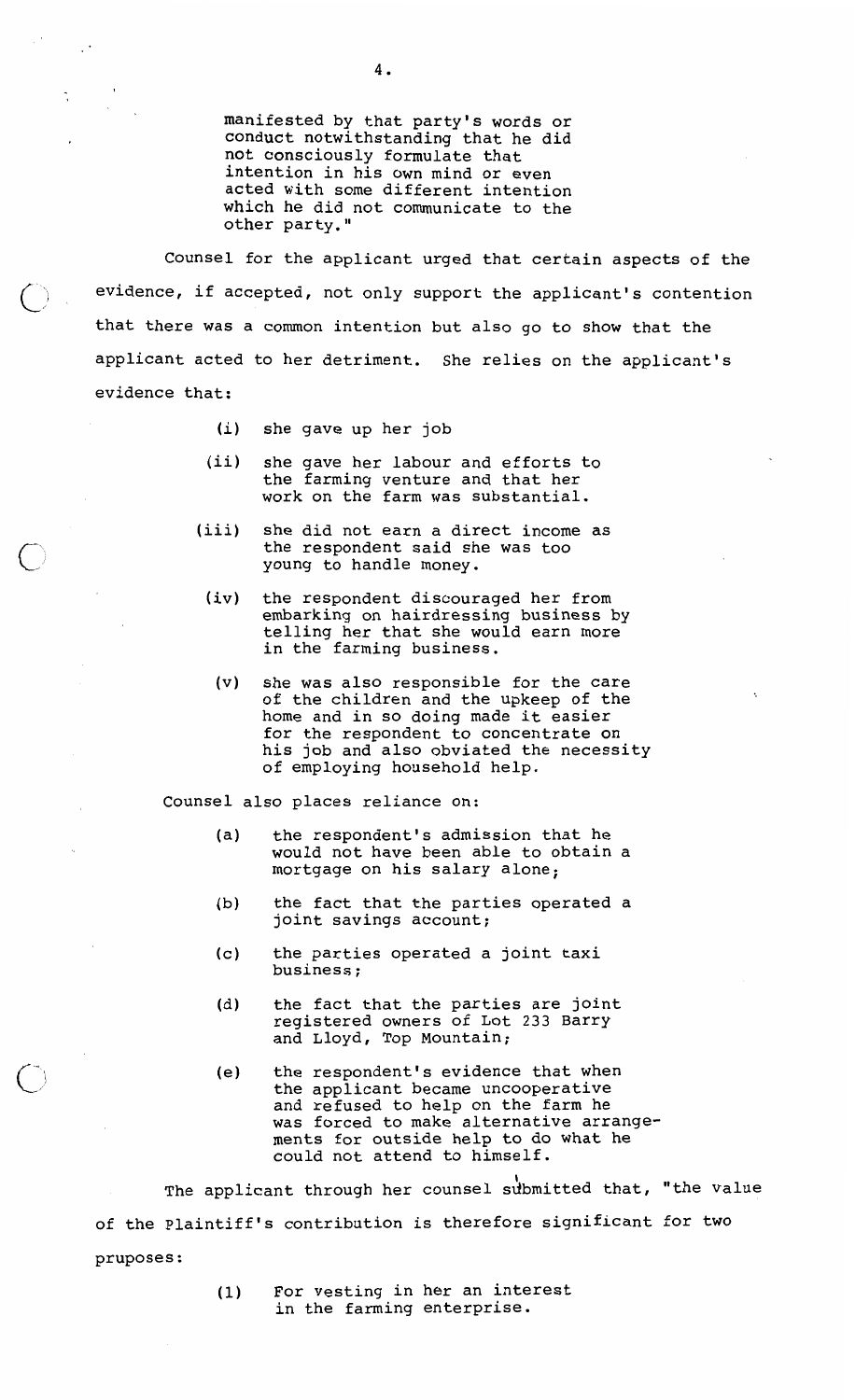**(2)** For vesting in her aninterest in the matrimonial home to the acquisition of which the profits<br>of the farming venture indirect. the farming venture indirectly contributed."

"The subsequent conduct of the parties," she contended, "is also important to shed light on the manner in which the parties conducted their affairs and as to their intention as a general sharing of assets." Finally relying on **Nixon v. Nixon** (1969) 3 All E.R. 1133 and **Joseph v. Joseph** R.M.C.A. No. 13/84 she asks the court to hold that the parties have equal beneficial interests not only in the property at Ebony Vale but also in thelivestock at Fairfield.

On the other hand Mrs. Samuels-Brown for the respondent submitted inter alia that:

- 1. The law makes separate provisions for taking into account any career disadvantage which a wife suffers as a result of concentrating on her wifely/maternal responsibilities. The court will award her maintenance in such a case, she stressed.
- 2. The court does not adjust property rights it merely seeks to declare what the rights are. The court does not seek to reward a wife for good and faithful service - **Pettit v. Pettit** (1970) A.C. 777; **Button v. Button** (1968) 1 W.L.R. 457. that where **a** wife gave up her job-for the sake of raising her children and seeing to the household chores this does not ipso facto gain for her any priprietory interest over her husband's property.
- 3. On the question of common intention, there is no evidence of any discussion, agreement or plan between the parties for the purchase of the Ebony vale property. The intention of the appli-<br>cant alone is not enough. The intention cant alone is not enough. must be common to both parties.
- 4. The applicant's change of job was not referable to the acquisition of any property.
- 5. There is no evidence that the property was purchased directly from joint savings.
- 6. The applicant's evidence that the respondent discouraged her from learning hairdressing on the ground that she would earn more farming is nothing to the point although it may be relevant to any claim for maintenance she may make.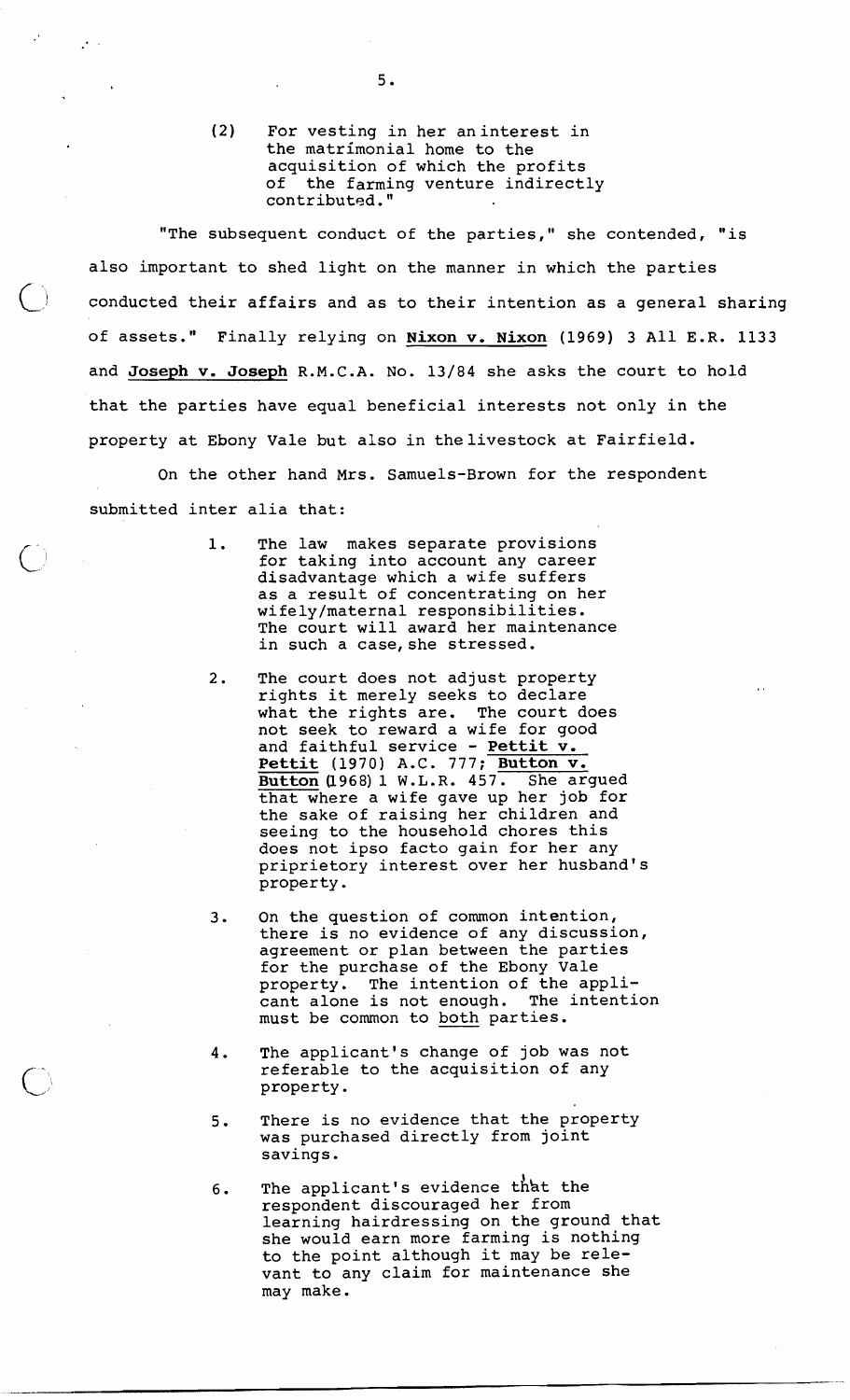- 7. The applicant's assertion that she was not paid for her labout is not tenable having regard to the fact that she had access to the joint savings account and even retained the account book and made withdrawals after the separation. Counsel contended that the applicant's evidence that she paid to construct a fence, bought a goat and purchased steel is not consistent with her assertion that .she was not paid for her toils. If it were so, where then did the savings<br>come from? Counsel enquired. Counsel enquired.
- 8. In sum, Counsel for the respondent submitted that the applicant's evidence taken at its best does not reveal a common intention that they should each acquire a beneficial interest in the property. Even if it did, she argued, the applicant has failed to establish that she agreed to do anything to carry through such a common intention or was induced to alter her conduct to her detriment for the sake of the acquisition. Counsel sought to distinguish Grant v. Edwards; Nixon v. Nixon (supra) and relied on Gissing v. Gissing and Pettitt v. Pettitt.

## Wife's Contributions

It seems to me that in light of the contentions of the parties it is necessary to first determine the beneficial interests of the parties in the farming business.

I accept the respondent's evidence that when the parties met he was already rearing chicken on land owned by his parents. Indeed the applicant during cross-examination admitted that the respondent had 6 "eating chickens" when she went to live with him at his parent's home.

It is agreed that it was the applicant who initially bought the two pigs. The pigs increased in number. It is not disputed that some of the pigs were sold and chickens were bought.

In 1991 the applicant purchased a goat. The respondent also purchased one.

So what we have is that the respondent/husband was rearing chicken before the parties met. After they met he bought pigs. \ Later on each bought a goat.

I accept the applicant's evidence that she left working, with her mother pursuant to the parties decision to rear livestock to supplement their income.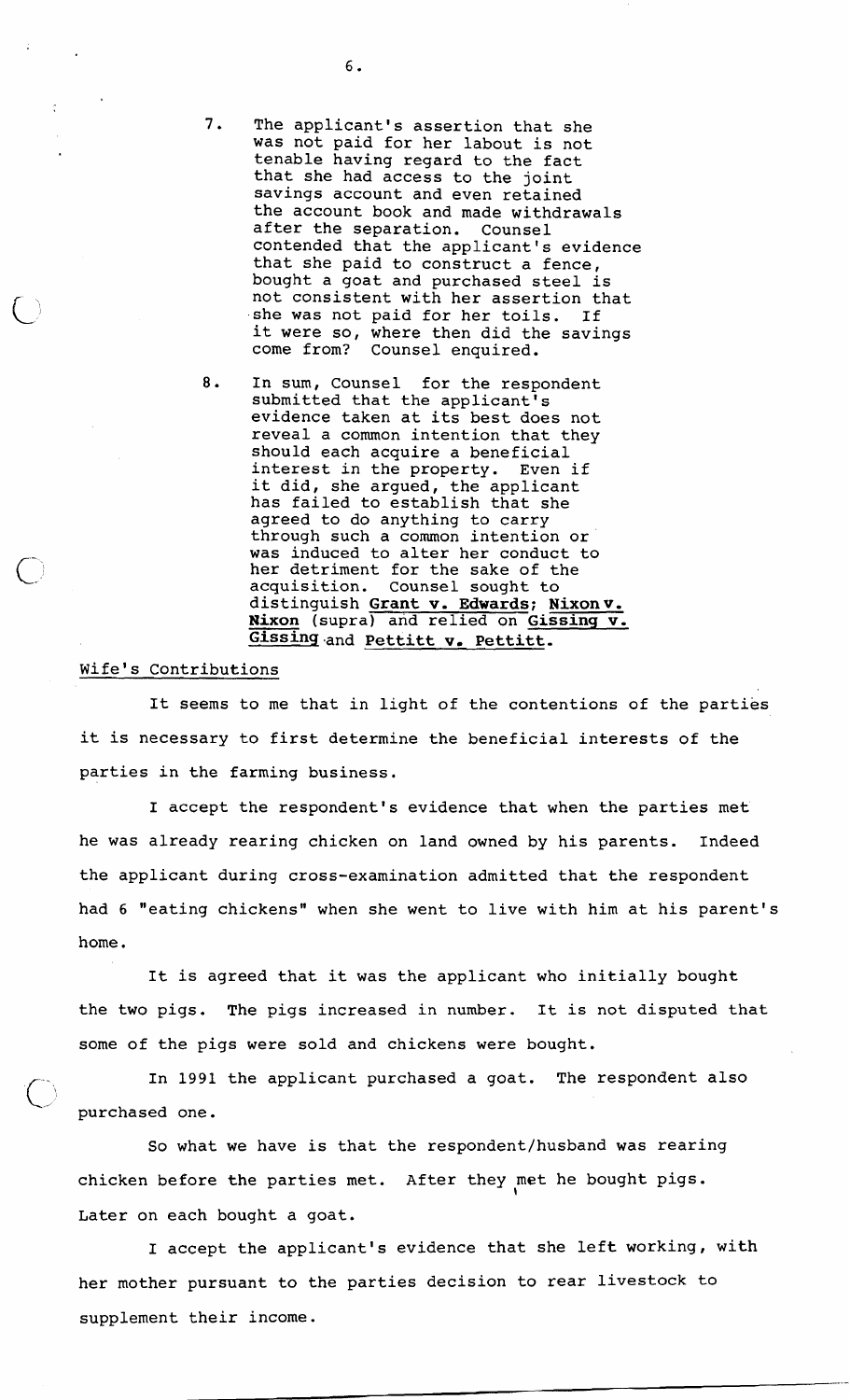In my view the respondent's contention that the applicant's involvement in the business was "minimal and at times even negligible" cannot be accepted.

If indeed her involvementwas negligible he would not, it seems to me, be forced to make "alternative arrangements for outside help" when she withdrew. He even admitted that eventually he had to cease animal husbandry as a result of the applicant's refusal to be further involved.

I find as a fact that the applicant contributed significantly to the rearing of the livestock. Her evidence in this regard is to some extent supported by the affidavit evidence of Ms. Pansy Jonas.

It seems to me that a reasonable husband would necessarily have realised that his wife's reason for making such substantial contribution was her belief that she was a partner in the business.

It would be inequitable to hold that a wife who made such a substantial contribution through service gets no interest in the business.

To my mind the fact that she was not directly paid (neither was the respondent) but that the profits fromthe business was placed in a joint savings account, supports her evidence that it was the common intention that both parties should acquire beneficial interest in the business.

> What are the respective interests of the parties in the farming venture?

It was the respondent who initially bought the pigs and this was really the beginning of the joint venture. The applicant relied on the expertise of the respondent. The farming was done on the property of the respondent's parents. The applicant admitted that she has already taken 20 layers.

Having regard to these factors and to all the circumstances, I am of the view that the parties' interests should be apportioned as follows: Applicant  $1/3$ 

Respondent 2/3

## Interests of parties in the matrimonial home at Ebony Vale

The respondent admitted that without the income from the farming he could not have obtained a mortgage from the N.H.T. Having carefully considered all the evidence and the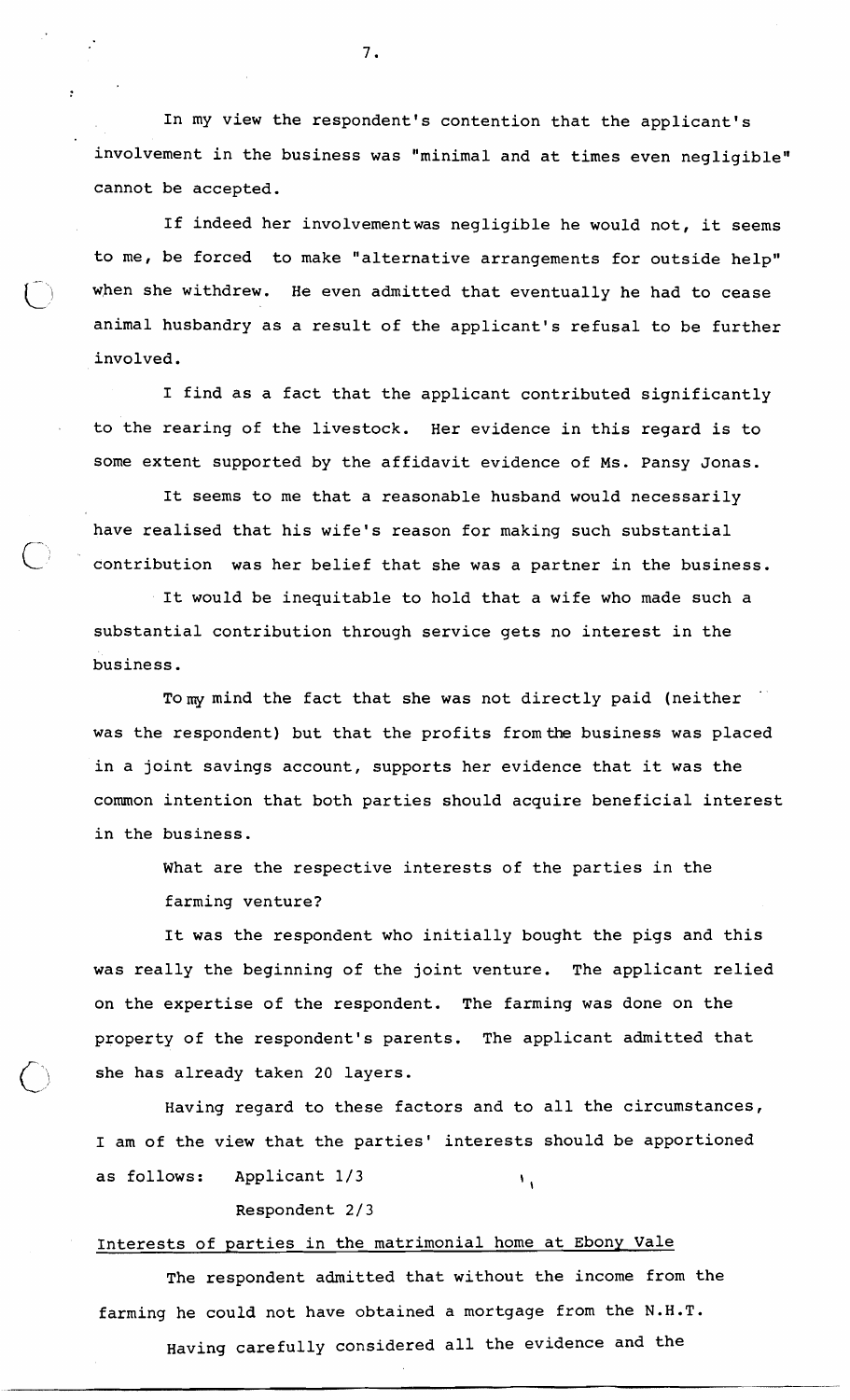submissions by both counsel I am clearly of the view that the income from the farm played a major roll in the affairs of the parties.

I am satisfied, having carefully examined the conduct of the parties, that it was their common intention that the beneficial interest in the house was not to belong solely to the respondent in whom the legal estate was vested but was to be shared between them in some proportion.

The contributions made by the wife, by her substantial service in the farming business, were such as to relieve the husband/respondent ,from expenditure which he would otherwise have had to bear. In this way I find that the wife helped him indirectly with the mortgage payments. This must clearly be so in light of the respondent's admission that some months after deductions he was left with only  $$156$  or  $$206$  of his salary. He even went on to say that he would change the cheque and give her all the money. This must have been done pursuant to some arrangement. Of course utility bills, school fees, clothing, supermarket bills and so on had to be met.

It is appropriate,I think, at this point to quote Lord Pearson in Gissing v. Gissing (1970) 2 All E.R. at 788, (1971) A.C. at 903:

> "Contributions are not limited to those made directly in part payment of the price of the property or to those made at the time when the property is conveyed into the name of one of the spouses. For instance there can be a contribution by arrangement between the spouses one of them by payment of the household expenses enables the other to pay the mortgage instalments.

In Falconer **v.** Falconer (1970) **3** All **E.R.** 499 at 452 Lord Denning **M.R.** said:

> "It does not matter who pays what so long as there is a substantial financial contribution to the family expenses, it raises the inference of a trust."

It is true, as was pointed out by Lord Denning **M.R.** in Hazel **v.** Hazel (1972) 1 All **E.R.;** tht some of their Lordships' speeches in Gissing **v.** Gissinq are to a different effect. However what seems **I**  to me to be clearly established by the decisions of the Court is that where it would be inequitable for the legal owner to claim sole beneficial ownership the court will infer a trust.

In the instant case the applicant went far beyond the call of "wifely/maternal" duties, she gave yeoman service to the farming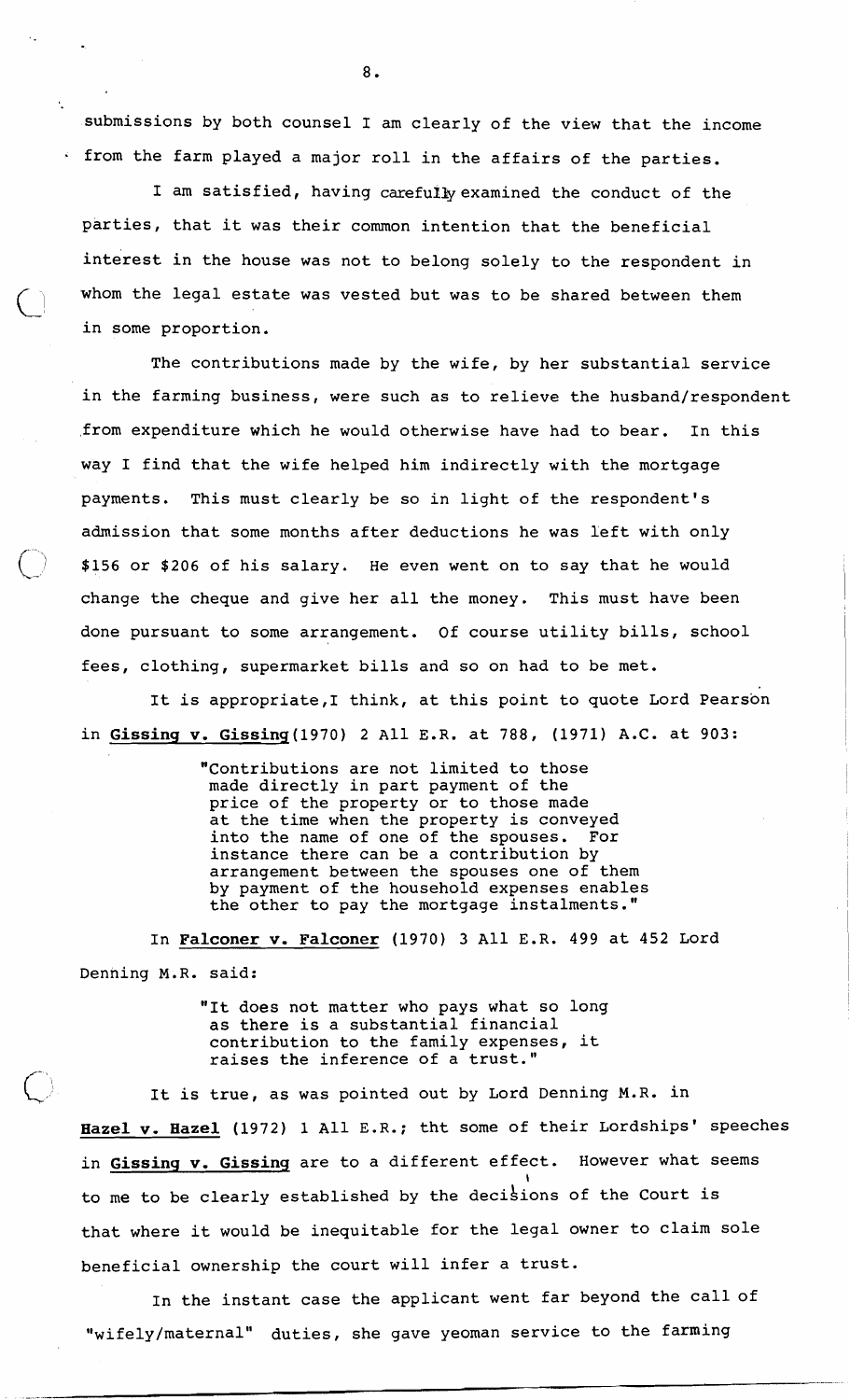venture and by so doing contributed to the acquisition of the . property at Ebony Vale. She said she "had to tend the animals from early morning and walk long distances ..... to the farm." She worked throughout "the duration of her pregnancy despite the fact that it was extremely strenuous to bend and collect and wash eggs and clean pig pen."  $\bigcirc$  if  $\mathsf{P}$ 

I cannot accept the submission of counsel for the respondent that such contribution was not referable to the acquisition of the property. The evidence is that because of their joint earnings from the farm the respondent was able to purchase the house as this assisted him in qualifying to get the morgage loan. Respondent's Counsel urged that the applicant's evidence that the joint earnings were used to cover household expenses long before the purchase of the house shows that such contribution was not referable to the purchase.

The simple answer to this is that where, as in this case, the contributions by the wife are such as to relieve the husband from expenditure which he would otherwise have had to bear, then the wife can be said to have indirectly helped with the mortgage payments. It does not matter that he could have afforded the mortgage payments without the earnings from the farm.

In **Hazel** v. **Hazel** supra Lord Denning MR had this to say:

"It may be that he does not strictly need her help - he may have enough money of her heip - he may have enough money of<br>his own without it - but if he accepts it, she becomes entitled to a share."

The fact that she indirectly made contributions to the mortgage payments is not the only evidence available to assist the court in ascertaining the common intention.

The pattern of the conduct of the parties over the years is relevant in this regard.

A close examination of the evidence will show that the parties had a system of meeting expenses. Deductions were made from the respondent's salary to meet certain expensds as he explained. Then according to the evidence of the respondent his salary cheque was encashed and the money handed over to the applicant.

The applicant's evidence is that the respondent would collect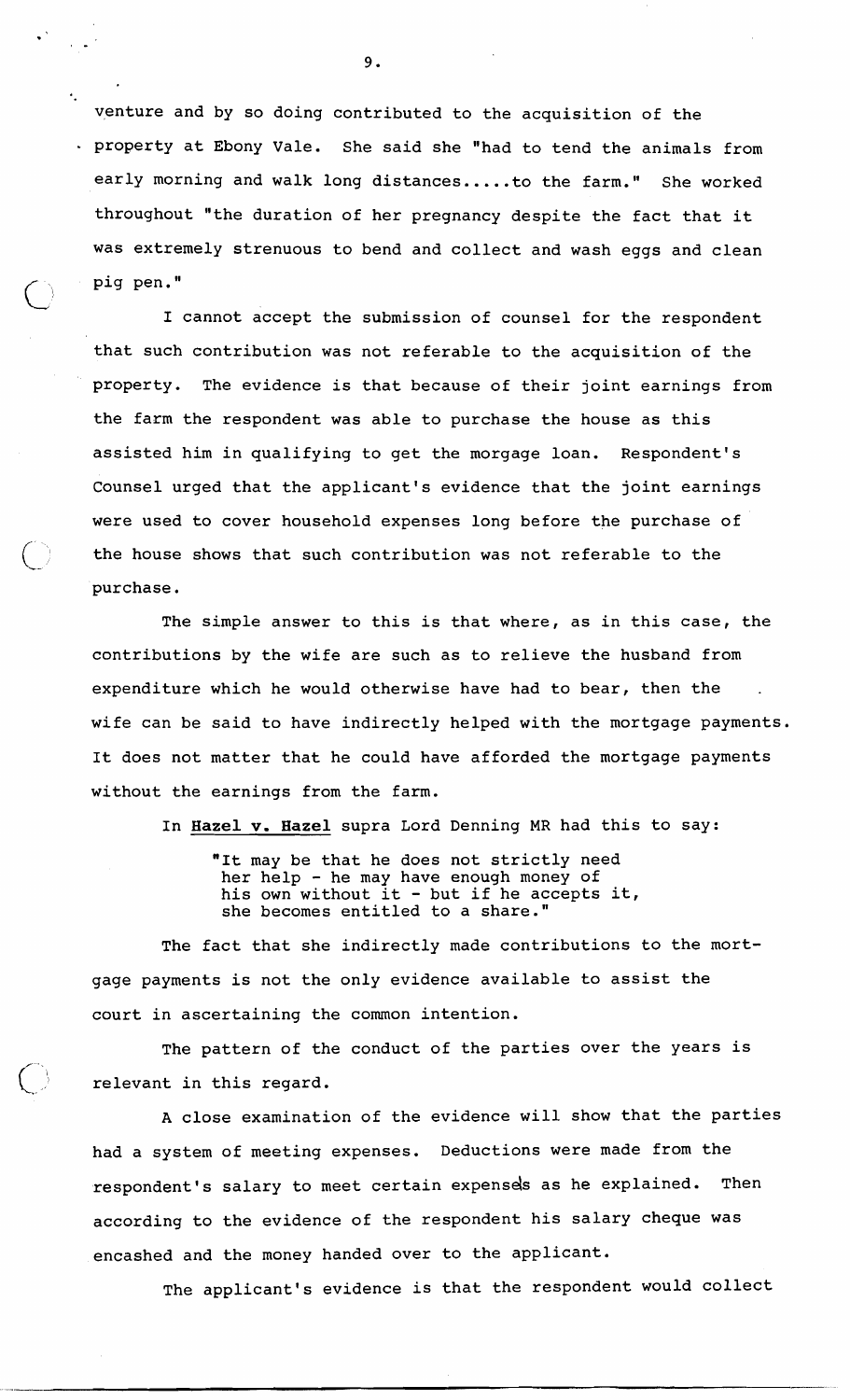the money from the sale of chicken, eggs and pigs. From these amounts payments of utility bills, groceries, clothing etc. would be met. The balance would be lodged to a joint account to which both parties had access. From savings the parties bought property .at Top Mountain in their joint names. They also bought a car and jointly operated a taxi business.

This pattern of conduct of the parties is certainly consistent with the claim of the applicant to a share in the property at Ebony Vale.

I accordingly hold that the wife is entitled to a share in the property at Ebony Vale. I must now endeavour to determine her share.

On the evidence before me it is clear that the respondent had contributed much more than the applicant. The farming was commenced by the respondent. He used up his N.H.T. benefits. The farming was not the only source of income. Since the applicant pulled out of the venture, the respondent has not received any assistance from her in meeting the mortgage payments.

In the circumstances I would put her share as one third (1/3) the value of this property.

## **Conclusion**

 $\mathcal{L}_{\mathcal{A}_{\mathcal{A},\mathcal{C}}}$ 

The court makes the following Declarations and Order:

1. The parties' beneficial interests in the land situate at Lot 308 Ebony Vale

> Applicant 1/3 Respondent 2/ 3

- The said property be valued and the  $2.$ applicant be paid the value of her interest within 3 months of date hereof. Premises to be valued by C.D. Alexander & Co. Limited both parties to share equally the cost of such valuation. Applicant to give up possession of property on receipt of her 1/3 share.
- 3. The interests of the parties in the livestock at the farm at Fairfield are:

Applicant 1/3 \ Respondent 2/3

4. The Respondent to render account in respect of livestock at Fairfield and all and any income derived therefrom from the date of separation to wit June 1992 taking into account the 20